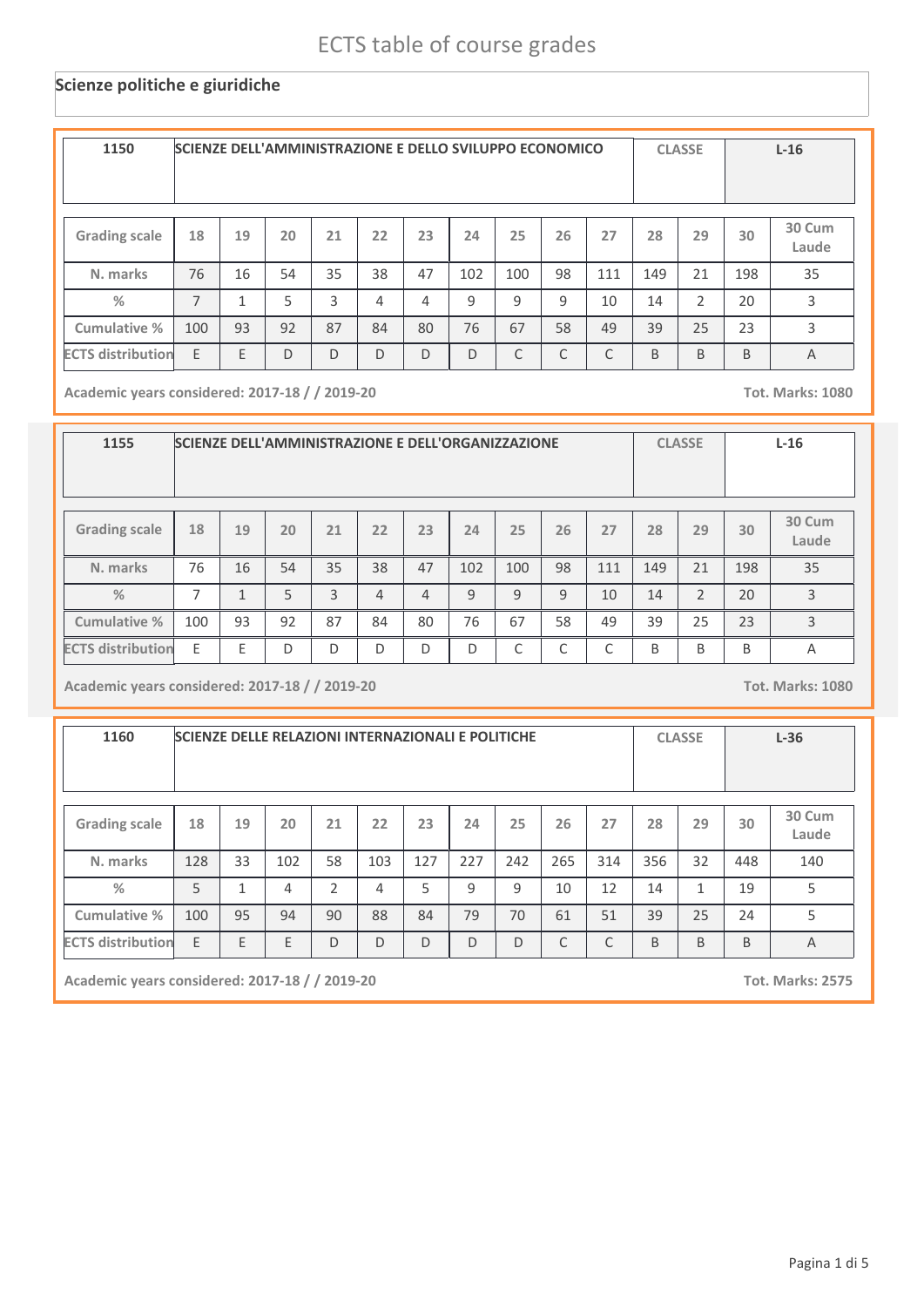| 1165                     | <b>SCIENZE POLITICHE E DELLE RELAZIONI INTERNAZIONALI</b> |                         |     |                |     |     |     |     |     |     |     | <b>CLASSE</b> |     | $L-36$          |
|--------------------------|-----------------------------------------------------------|-------------------------|-----|----------------|-----|-----|-----|-----|-----|-----|-----|---------------|-----|-----------------|
| <b>Grading scale</b>     | 18                                                        | 19                      | 20  | 21             | 22  | 23  | 24  | 25  | 26  | 27  | 28  | 29            | 30  | 30 Cum<br>Laude |
| N. marks                 | 128                                                       | 33                      | 102 | 58             | 103 | 127 | 227 | 242 | 265 | 314 | 356 | 32            | 448 | 140             |
| $\frac{0}{2}$            | 5                                                         | $\mathbf{\overline{1}}$ | 4   | $\overline{2}$ | 4   | 5   | 9   | 9   | 10  | 12  | 14  | $\mathbf{1}$  | 19  | 5               |
| Cumulative %             | 100                                                       | 95                      | 94  | 90             | 88  | 84  | 79  | 70  | 61  | 51  | 39  | 25            | 24  | 5               |
| <b>ECTS distribution</b> | Ε                                                         | E                       | E   | D              | D   | D   | D   | D   | C   | C   | B   | B             | B   | Α               |

**Academic years considered: 2017-18 / / 2019-20 Tot. Marks: 2575**

**1170 SCIENZE POLITICHE, AMMINISTRAZIONE E SERVIZI CLASSE L-16, 36 Grading scale 18 N. marks Cumulative % %** 204 **19** 49 **20** 156 **<sup>21</sup> <sup>22</sup> <sup>23</sup> <sup>24</sup> <sup>25</sup> <sup>26</sup> <sup>27</sup> <sup>28</sup> <sup>29</sup> 30 Cum Laude** 93 | 141 | 174 | 329 | 342 | 363 | 425 | 505 | 53 | 646 | 175 **30** 646 6 1 4 3 4 5 9 9 10 12 14 1 17 5 100 94 93 89 86 82 77 68 59 49 37 23 22 5 **ECTS distribution** E E E D D D D C C C B B B A

**Academic years considered: 2017-18 / / 2019-20 Tot. Marks: 3655**

**1171 SCIENZE POLITICHE, AMMINISTRAZIONE E SERVIZI CLASSE L-16 Grading scale 18 N. marks Cumulative % %** 76 **19** 16 **20** 54 **<sup>21</sup> <sup>22</sup> <sup>23</sup> <sup>24</sup> <sup>25</sup> <sup>26</sup> <sup>27</sup> <sup>28</sup> <sup>29</sup> 30 Cum Laude** 35 38 47 102 100 98 111 149 21 35 **30** 198 7 | 1 | 5 | 3 | 4 | 4 | 9 | 9 | 9 | 10 | 14 | 2 | 20 | 3 100 | 93 | 92 | 87 | 84 | 80 | 76 | 67 | 58 | 49 | 39 | 25 | 23 | 3 **ECTS distribution** E E D D D D D C C C B B B A

**Academic years considered: 2017-18 / / 2019-20 Tot. Marks: 1080**

| 1425                     |               |          |                |              |          | <b>RELAZIONI INTERNAZIONALI E STUDI EUROPEI</b> |                |    |    |    |    | <b>CLASSE</b>  |     | LM-52, 90       |
|--------------------------|---------------|----------|----------------|--------------|----------|-------------------------------------------------|----------------|----|----|----|----|----------------|-----|-----------------|
| <b>Grading scale</b>     | 18            | 19       | 20             | 21           | 22       | 23                                              | 24             | 25 | 26 | 27 | 28 | 29             | 30  | 30 Cum<br>Laude |
| N. marks                 | 8             | $\Omega$ | 8              | $\mathbf{1}$ | 2        | 2                                               | 18             | 26 | 28 | 37 | 99 | $\overline{2}$ | 175 | 107             |
| $\frac{0}{2}$            | $\mathcal{P}$ | $\Omega$ | $\overline{2}$ | $\Omega$     | $\Omega$ | $\Omega$                                        | $\overline{4}$ | 5  | 5  | 7  | 19 | $\Omega$       | 35  | 21              |
| Cumulative %             | 100           | 98       | 98             | 96           | 96       | 96                                              | 96             | 92 | 87 | 82 | 75 | 56             | 56  | 21              |
| <b>ECTS distribution</b> | E             | E        | E              | E            | E        | E                                               | E              | D  | D  | D  | D  | C              | B   | $\overline{A}$  |

**Academic years considered: 2017-18 / / 2019-20 Tot. Marks: 513**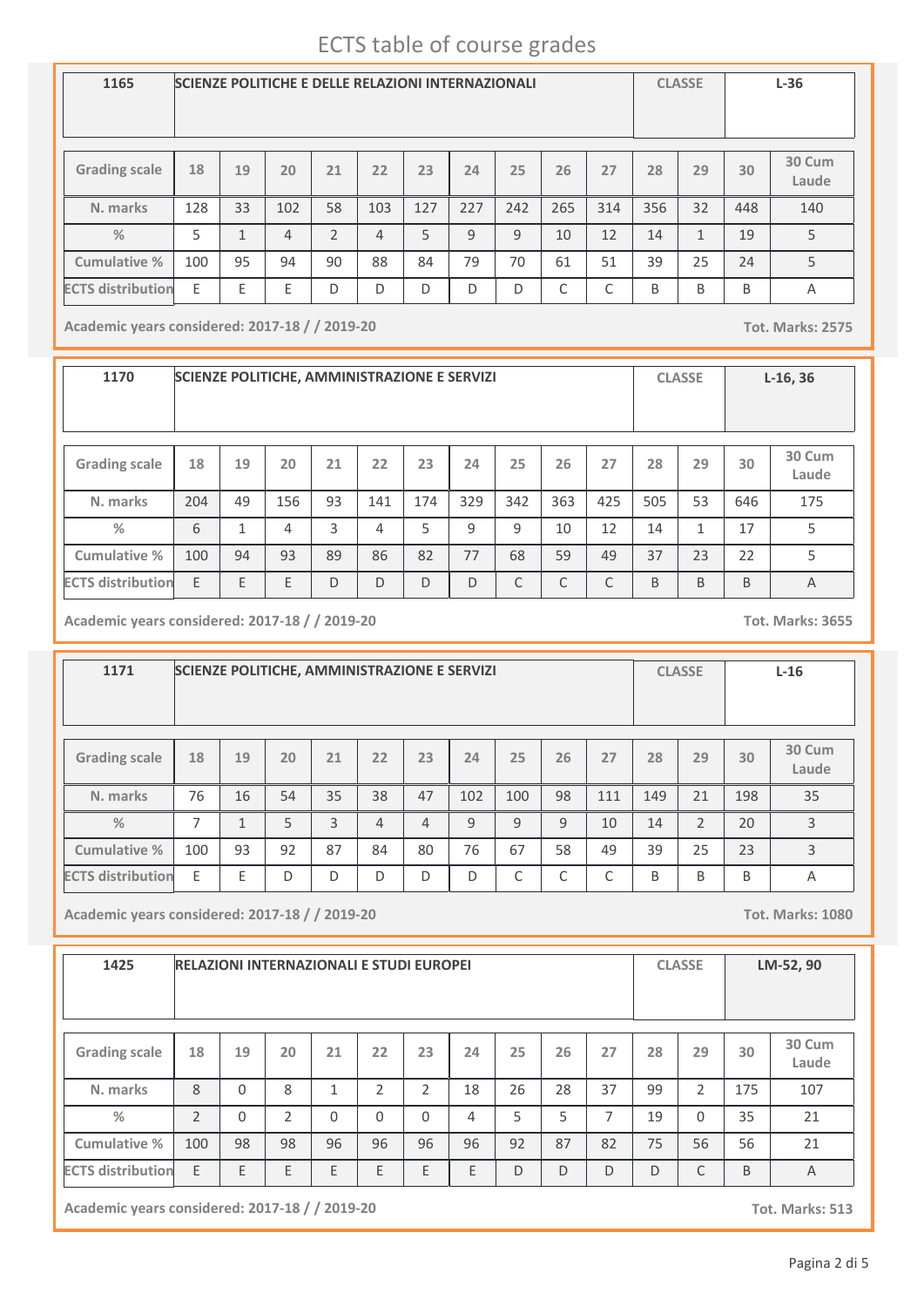| 1426                     |                |          |                |              | <b>RELAZIONI INTERNAZIONALI E COOPERAZIONE ALLO SVILUPPO</b> |                |                |    |    |    |    | <b>CLASSE</b>  |     | LM-52, 81       |
|--------------------------|----------------|----------|----------------|--------------|--------------------------------------------------------------|----------------|----------------|----|----|----|----|----------------|-----|-----------------|
| <b>Grading scale</b>     | 18             | 19       | 20             | 21           | 22                                                           | 23             | 24             | 25 | 26 | 27 | 28 | 29             | 30  | 30 Cum<br>Laude |
| N. marks                 | 8              | $\Omega$ | 8              | $\mathbf{1}$ | $\mathfrak{D}$                                               | $\overline{2}$ | 18             | 26 | 28 | 37 | 99 | $\overline{2}$ | 175 | 107             |
| $\frac{0}{2}$            | $\mathfrak{D}$ | $\Omega$ | $\mathfrak{D}$ | $\mathbf{0}$ | $\Omega$                                                     | $\Omega$       | $\overline{4}$ | 5  | 5  | 7  | 19 | $\Omega$       | 35  | 21              |
| Cumulative %             | 100            | 98       | 98             | 96           | 96                                                           | 96             | 96             | 92 | 87 | 82 | 75 | 56             | 56  | 21              |
| <b>ECTS distribution</b> | E              | E        | E              | E            | E                                                            | E              | E              | D  | D  | D  | D  | C              | B   | A               |

**Academic years considered: 2017-18 / / 2019-20 Tot. Marks: 513**

**1427 RELAZIONI INTERNAZIONALI CLASSE LM-52 Grading scale 18 N. marks Cumulative % %** 8 **19** 0 **20** 8 **<sup>21</sup> <sup>22</sup> <sup>23</sup> <sup>24</sup> <sup>25</sup> <sup>26</sup> <sup>27</sup> <sup>28</sup> <sup>29</sup> 30 Cum Laude** 1 | 2 | 2 | 18 | 26 | 28 | 37 | 99 | 2 | 175 | 107 **30** 175 2 0 2 0 0 0 0 4 5 5 7 19 0 35 21 100 98 98 96 96 96 96 92 87 82 75 56 56 21 **ECTS** distribution E E E E E E E E E E E E E D D D D D C B A

**Academic years considered: 2017-18 / / 2019-20 Tot. Marks: 513**

| 1435                     |                | <b>STUDI POLITICI</b> |                |                |          |          |              |              |              |          |          | <b>CLASSE</b> |          | LM-62           |
|--------------------------|----------------|-----------------------|----------------|----------------|----------|----------|--------------|--------------|--------------|----------|----------|---------------|----------|-----------------|
| <b>Grading scale</b>     | 18             | 19                    | 20             | 21             | 22       | 23       | 24           | 25           | 26           | 27       | 28       | 29            | 30       | 30 Cum<br>Laude |
| N. marks                 | $\overline{2}$ | $\overline{0}$        | $\overline{2}$ | $\overline{1}$ | $\Omega$ | 0        | $\mathbf{1}$ | $\mathbf{1}$ | $\mathbf{1}$ | $\Omega$ | $\Omega$ | $\Omega$      | $\Omega$ | $\mathbf{0}$    |
| $\frac{0}{2}$            | 23             | $\Omega$              | 25             | 13             | $\Omega$ | $\Omega$ | 13           | 13           | 13           | $\Omega$ | $\Omega$ | $\Omega$      | $\Omega$ | $\mathbf{0}$    |
| Cumulative %             | 100            | 77                    | 77             | 52             | 39       | 39       | 39           | 26           | 13           | $\Omega$ | $\Omega$ | $\Omega$      | $\Omega$ | $\mathbf{0}$    |
| <b>ECTS</b> distribution | D              | D                     | C              | C              | C        | C        | B            | B            | A            | A        | A        | Α             | Α        | Α               |

**Academic years considered: 2017-18 / / 2019-20 Tot. Marks: 8**

| 1436                     | <b>SCIENZE DELLA POLITICA E MANAGEMENT PUBBLICO</b> |          |    |              |    |                |    |    |    |    |     | <b>CLASSE</b> |     | LM-62, 63       |
|--------------------------|-----------------------------------------------------|----------|----|--------------|----|----------------|----|----|----|----|-----|---------------|-----|-----------------|
| <b>Grading scale</b>     | 18                                                  | 19       | 20 | 21           | 22 | 23             | 24 | 25 | 26 | 27 | 28  | 29            | 30  | 30 Cum<br>Laude |
| N. marks                 | 24                                                  | 3        | 26 | 7            | 15 | 17             | 46 | 56 | 73 | 77 | 136 | 5             | 271 | 64              |
| %                        | 3                                                   | $\Omega$ | 3  | $\mathbf{1}$ | 2  | $\overline{2}$ | 6  | 7  | 9  | 9  | 17  | 1             | 32  | 8               |
| Cumulative %             | 100                                                 | 97       | 97 | 94           | 93 | 91             | 89 | 83 | 76 | 67 | 58  | 41            | 40  | 8               |
| <b>ECTS distribution</b> | E                                                   | E        | E  | E            | E  | D              | D  | D  | D  | C  | C   | C             | B   | $\overline{A}$  |

**Academic years considered: 2017-18 / / 2019-20 Tot. Marks: 820**

Pagina 3 di 5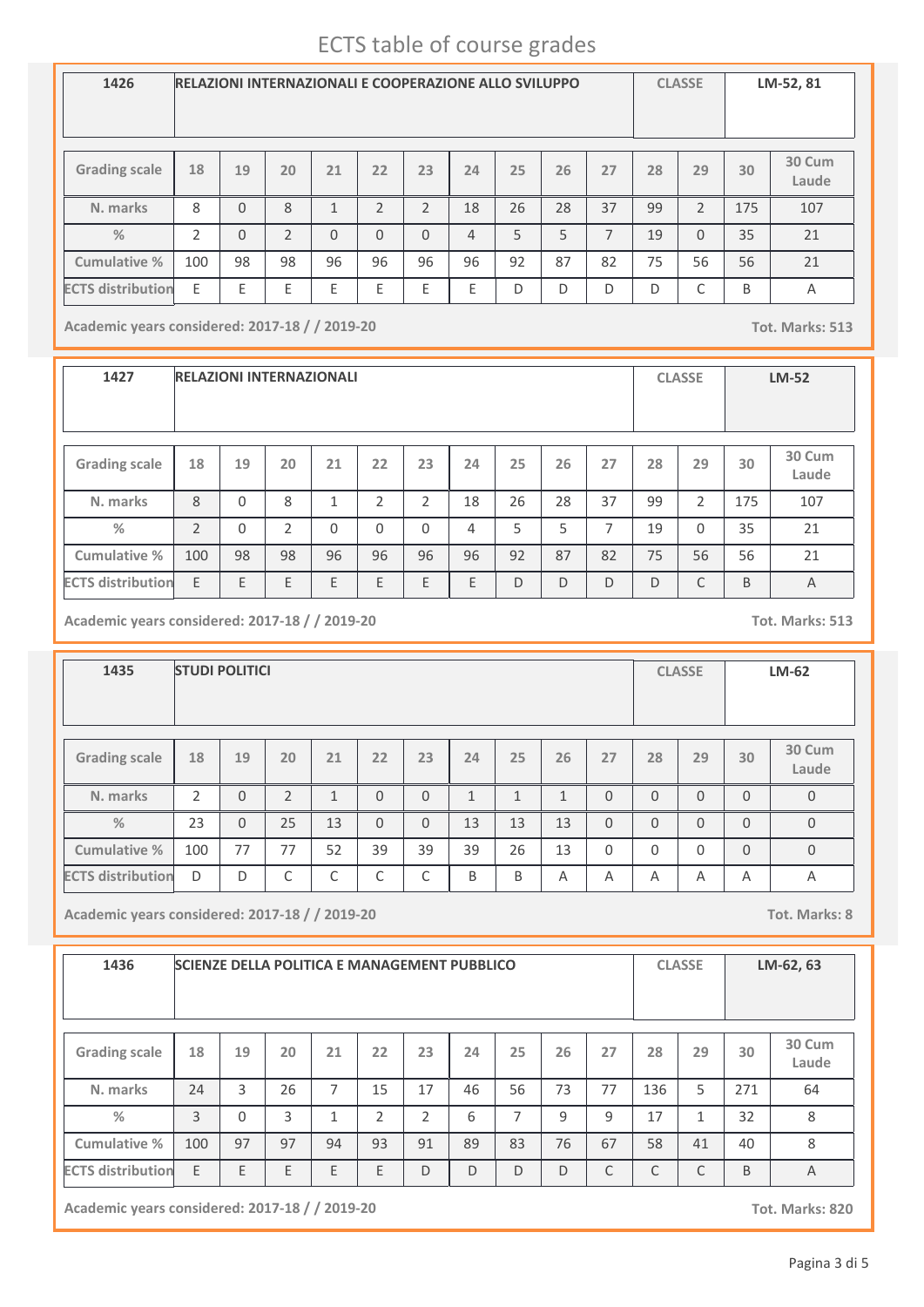| 1445                     |     | <b>COOPERAZIONE ALLO SVILUPPO</b> |    |    |                | <b>SCIENZE DELLE PUBBLICHE AMMINISTRAZIONI E PER LA</b> |    |                |    |    |     | <b>CLASSE</b> |     | LM-63, 81       |
|--------------------------|-----|-----------------------------------|----|----|----------------|---------------------------------------------------------|----|----------------|----|----|-----|---------------|-----|-----------------|
| <b>Grading scale</b>     | 18  | 19                                | 20 | 21 | 22             | 23                                                      | 24 | 25             | 26 | 27 | 28  | 29            | 30  | 30 Cum<br>Laude |
| N. marks                 | 22  | 3                                 | 74 | 6  | 15             | 17                                                      | 45 | 55             | 72 | 77 | 136 | 5             | 271 | 64              |
| $\frac{0}{2}$            | 3   | $\Omega$                          | 3  | 1  | $\mathfrak{D}$ | $\mathcal{P}$                                           | 6  | $\overline{7}$ | 9  | 9  | 17  | $\mathbf{1}$  | 32  | 8               |
| Cumulative %             | 100 | 97                                | 97 | 94 | 93             | 91                                                      | 89 | 83             | 76 | 67 | 58  | 41            | 40  | 8               |
| <b>ECTS distribution</b> | E   | E                                 | E  | E  | Ε              | Ε                                                       | D  | D              | D  | C  | C   | С             | B   | A               |

**Academic years considered: 2017-18 / / 2019-20 Tot. Marks: 812**

**1446 SCIENZE DELLE PUBBLICHE AMMINISTRAZIONI CLASSE LM-63 Grading scale 18 N. marks Cumulative % %** 22 **19** 3 **20** 24 **<sup>21</sup> <sup>22</sup> <sup>23</sup> <sup>24</sup> <sup>25</sup> <sup>26</sup> <sup>27</sup> <sup>28</sup> <sup>29</sup> 30 Cum Laude** 6 | 15 | 17 | 45 | 55 | 72 | 77 | 136 | 5 | 271 | 64 **30** 271 3 0 3 1 2 2 6 7 9 9 17 1 32 8 100 97 97 94 93 91 89 83 76 67 58 41 40 8 **ECTS distribution** E E E E E E D D D C C C B A

**Academic years considered: 2017-18 / / 2019-20 Tot. Marks: 812**

**1465 SCIENZE DEL SERVIZIO SOCIALE CLASSE L-39 Grading scale 18 N. marks Cumulative % %** 229 **19** 51 **20** 199 **<sup>21</sup> <sup>22</sup> <sup>23</sup> <sup>24</sup> <sup>25</sup> <sup>26</sup> <sup>27</sup> <sup>28</sup> <sup>29</sup> 30 Cum Laude** 97 | 168 | 185 | 364 | 350 | 377 | 418 | 520 | 50 | 650 | 205 **30** 650  $6$   $1$   $5$   $3$   $4$   $5$   $9$   $9$   $10$   $11$   $13$   $1$   $18$   $5$ 100 94 93 88 85 81 76 67 58 48 37 24 23 5 **ECTS distribution** E E E D D D D C C C B B B A

**Academic years considered: 2017-18 / / 2019-20 Tot. Marks: 3863**

| 1485                     |     |              | <b>MEDIAZIONE SOCIOCULTURALE E SCIENZE SOCIALI PER LA</b><br><b>COOPERAZIONE E LO SVILUPPO</b> |    |     |     |     |     |     |     |     | <b>CLASSE</b> |     | $L-39,37$       |
|--------------------------|-----|--------------|------------------------------------------------------------------------------------------------|----|-----|-----|-----|-----|-----|-----|-----|---------------|-----|-----------------|
| <b>Grading scale</b>     | 18  | 19           | 20                                                                                             | 21 | 22  | 23  | 24  | 25  | 26  | 27  | 28  | 29            | 30  | 30 Cum<br>Laude |
| N. marks                 | 229 | 51           | 199                                                                                            | 97 | 168 | 185 | 364 | 350 | 377 | 418 | 520 | 50            | 650 | 205             |
| %                        | 6   | $\mathbf{1}$ | 5                                                                                              | 3  | 4   | 5   | 9   | 9   | 10  | 11  | 13  | $\mathbf{1}$  | 18  | 5               |
| Cumulative %             | 100 | 94           | 93                                                                                             | 88 | 85  | 81  | 76  | 67  | 58  | 48  | 37  | 24            | 23  | 5               |
| <b>ECTS distribution</b> | E   | E            | E                                                                                              | D  | D   | D   | D   | C   | C   | C   | B   | B             | B   | A               |

**Academic years considered: 2017-18 / / 2019-20 Tot. Marks: 3863**

Pagina 4 di 5